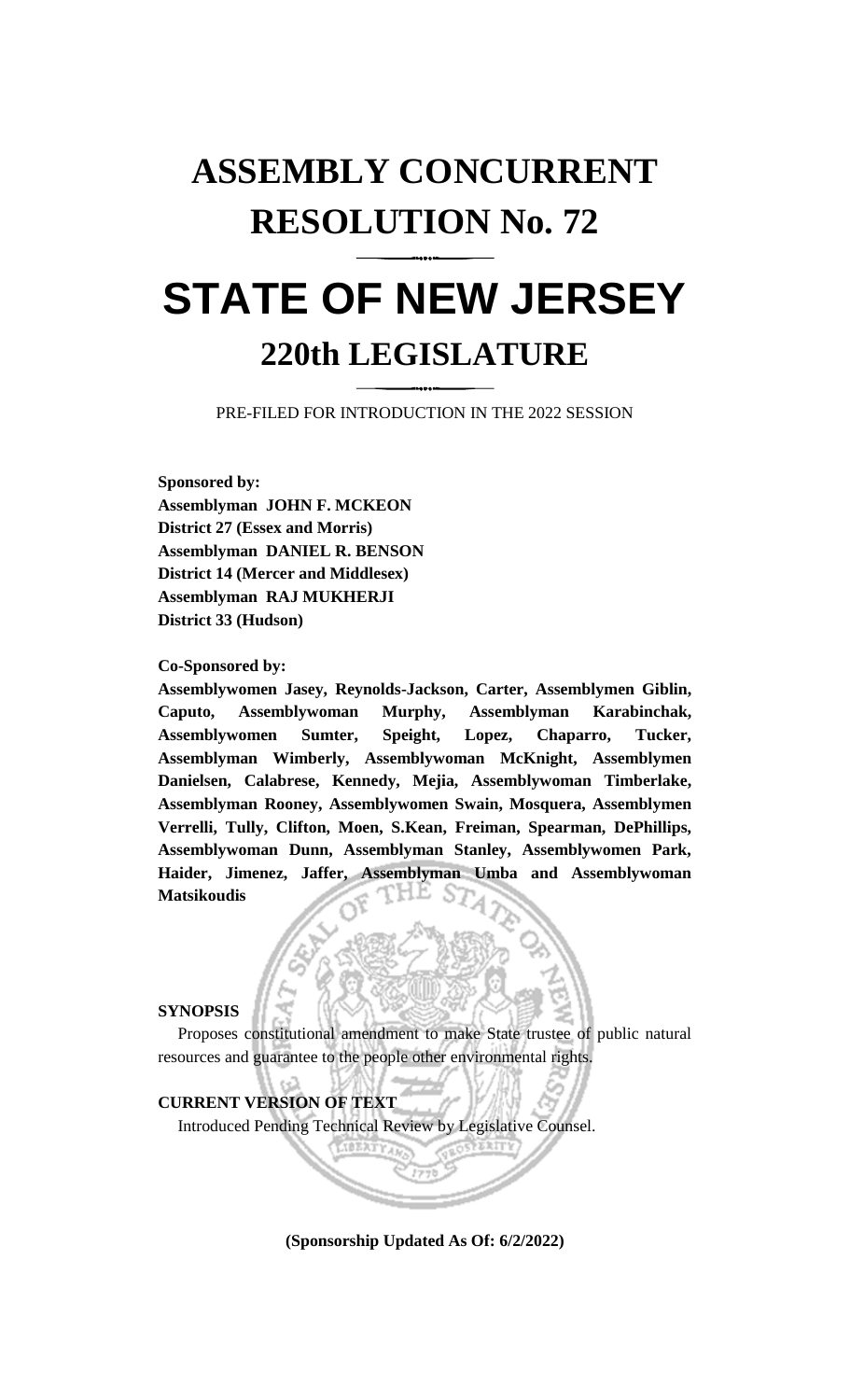$\mathcal{D}_{\mathcal{L}}$ 

 **A CONCURRENT RESOLUTION** proposing to amend Article I of the New Jersey Constitution by adding a new paragraph. **BE IT RESOLVED** *by the General Assembly of the State of New Jersey (the Senate concurring):* 1. The following proposed amendment to the Constitution of 8 the State of New Jersey is agreed to: PROPOSED AMENDMENT Amend Article I by adding a new paragraph 24 to read as follows: 24. (a) Every person has a right to a clean and healthy environment, including pure water, clean air, and ecologically healthy habitats, and to the preservation of the natural, scenic, historic, and esthetic qualities of the environment. The State shall not infringe upon these rights, by action or inaction. (b) The State's public natural resources, among them its waters, air, flora, fauna, climate, and public lands, are the common property of all the people, including both present and future generations. The State shall serve as trustee of these resources, and shall conserve and maintain them for the benefit of all people. (c) This paragraph and the rights stated herein are (1) self- executing, and (2) shall be in addition to any rights conferred by the public trust doctrine or common law. 28 2. When this proposed amendment to the Constitution is finally agreed to pursuant to Article IX, paragraph 1 of the Constitution, it shall be submitted to the people at the next general election occurring more than three months after the final agreement and shall be published at least once in at least one newspaper of each county designated by the President of the Senate, the Speaker of the General Assembly and the Secretary of State, not less than three months prior to the general election. 3. This proposed amendment to the Constitution shall be submitted to the people at that election in the following manner and form: There shall be printed on each official ballot to be used at the general election, the following: a. In every municipality in which voting machines are not used, a legend which shall immediately precede the question as follows: 44 If you favor the proposition printed below make a cross  $(X)$ , plus 45 (+), or check  $(\vee)$  in the square opposite the word "Yes." If you are 46 opposed thereto make a cross  $(X)$ , plus  $(+)$  or check  $(\vee)$  in the square opposite the word "No." b. In every municipality the following question: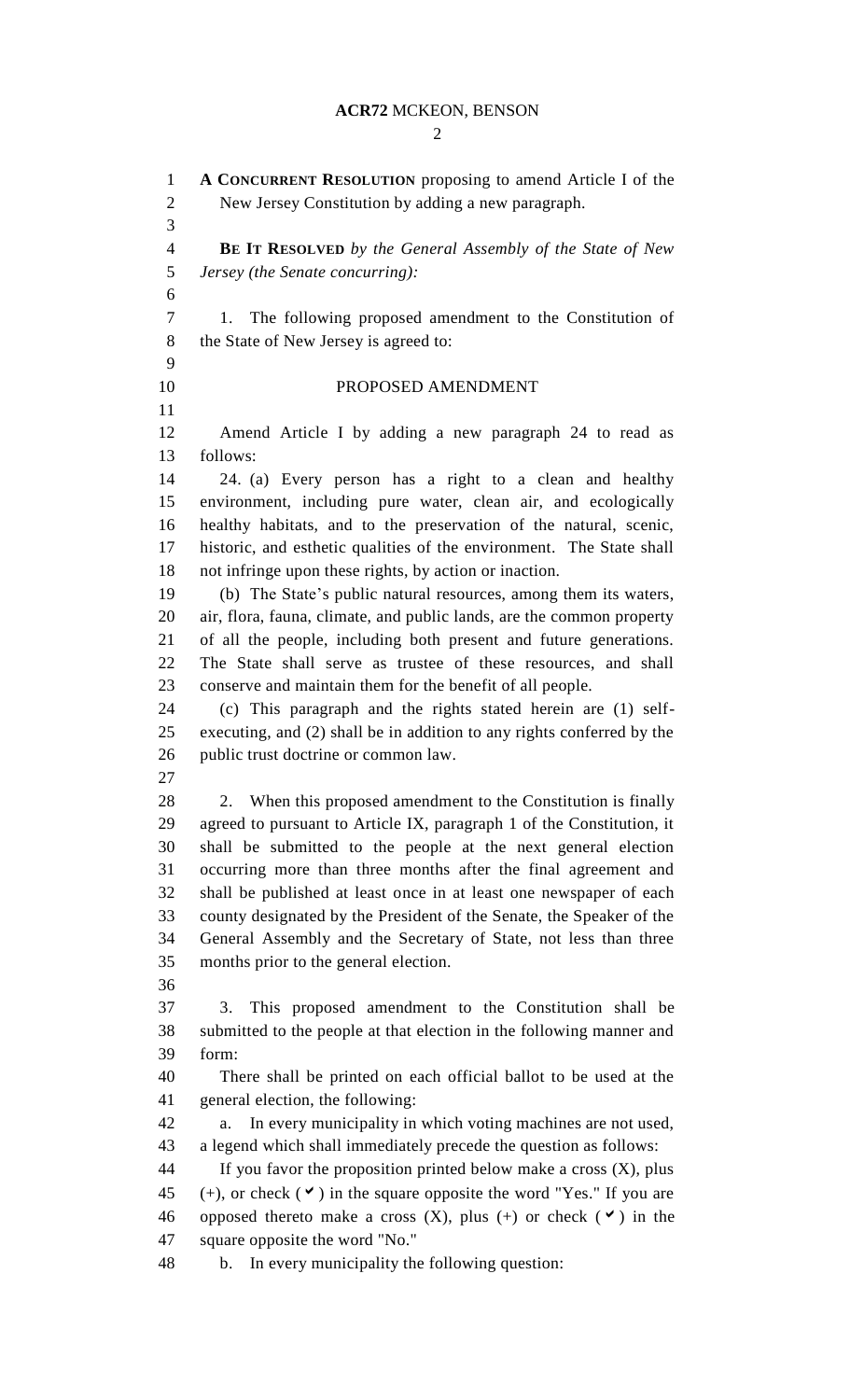### **ACR72** MCKEON, BENSON

| <b>YES</b> | CONSTITUTIONAL AMENDMENT TO                                    |
|------------|----------------------------------------------------------------|
|            | <b>ENSURE THE PEOPLE'S</b>                                     |
|            | <b>ENVIRONMENTAL RIGHTS</b>                                    |
|            | Do you approve amending the Constitution                       |
|            | to grant every person the right to a clean and                 |
|            | healthy environment? The amendment                             |
|            | would also require the State to protect                        |
|            | public natural resources.                                      |
| NO         | <b>INTERPRETIVE STATEMENT</b>                                  |
|            | This amendment provides that every person                      |
|            | has a constitutional right to a clean                          |
|            | environment. This includes the right to                        |
|            | clean air, pure water, and healthy habitats.                   |
|            | The amendment would require the State to                       |
|            | preserve public natural resources. The State                   |
|            | would also be required to prevent others                       |
|            | from destroying or damaging public natural                     |
|            | resources.                                                     |
|            |                                                                |
|            | <b>SCHEDULE</b>                                                |
|            | This constitutional amendment shall become part of the         |
|            | Constitution on March 1 next following the general election at |

5 Constitution on March 1 next following the general election at 6 which it is approved by the voters. 7

1

3

8

10

### 9 STATEMENT

11 This proposed constitutional amendment would prevent the State 12 from infringing on the right to a clean environment, and would 13 make the State the trustee of all public natural resources.

 This proposed constitutional amendment would guarantee two separate rights in the people of the State. The first right is the right of citizens to the preservation of certain values of the environment. Specifically, this clause requires the State to consider the effect of any proposed action on pure water, clean air, and ecologically healthy habitats, and on the preservation of the natural, scenic, historic, and esthetic qualities of the environment, before taking action. The State may rely on agency determinations for the interpretation of "clean air" and "pure water," and other technical benchmarks; however, following agency interpretation does not automatically guarantee constitutional compliance if the agency interpretation and implementation fall below reasonable standards. This clause does not call for an end to all new economic development, or the sacrifice of other fundamental values like constitutionally-protected property rights. Rather, it preserves environmental values, and states that governmental action cannot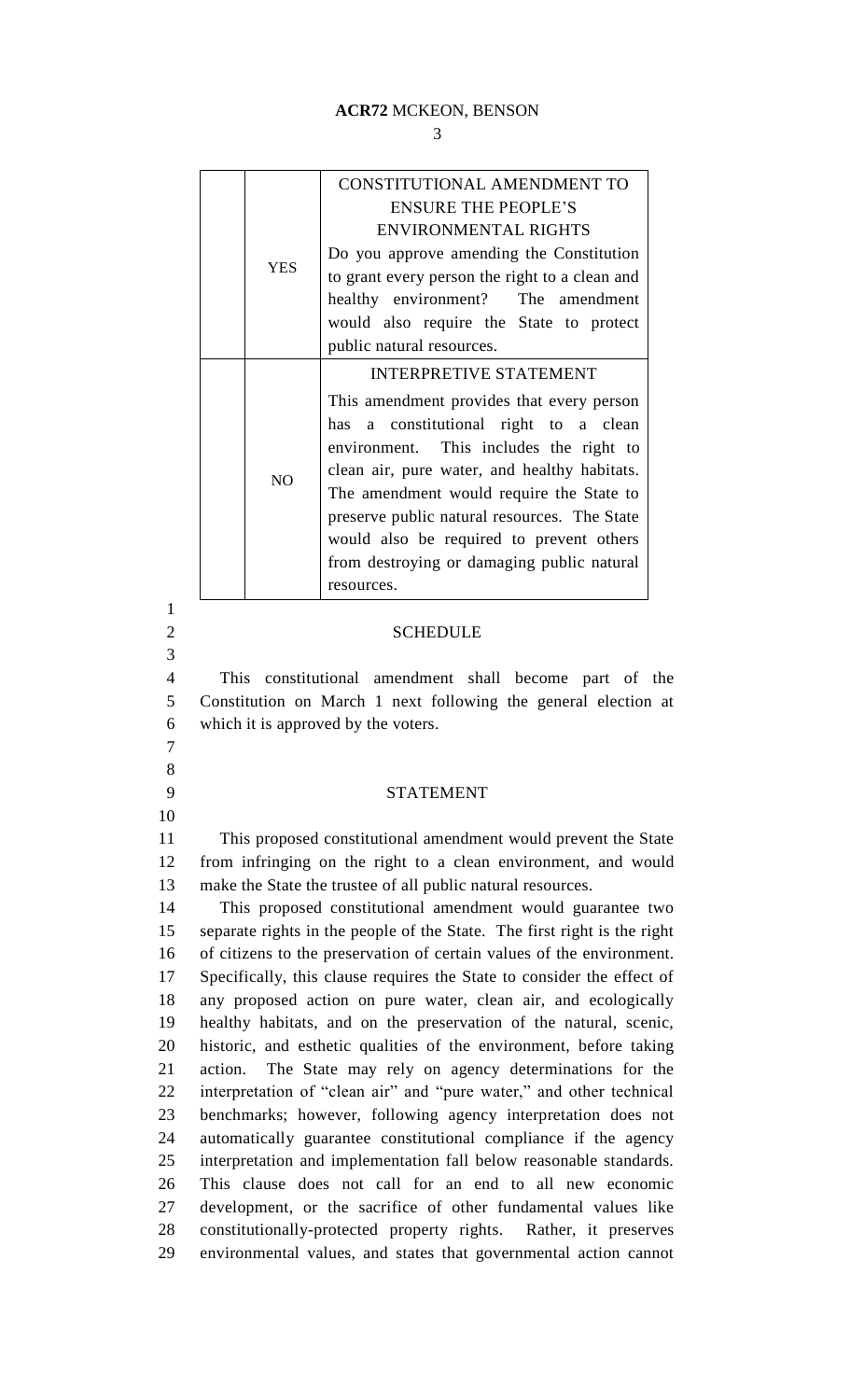take place without a reasonable effort to address the environmental effects of development.

 The second right to be guaranteed by this proposed constitutional amendment is the common ownership of the people, including future generations, of New Jersey's public natural resources, with the State serving as trustee of those resources. This second clause applies to a narrower category of "public natural resources" than the first clause of the amendment and includes the waters, air, flora, fauna, climate, and public lands of the State. The term "public natural resources" is not exclusively defined and is amenable to change over time to conform to the development of new legal and societal concerns. The term is flexible and may capture the full array of resources implicating the public interest.

 The State would serve as trustee of these public natural resources, with the people as named beneficiaries of the trust. "Trust" is used as a term of art to carry specific legal implications. This trust is more than a statement of government power to use public property for public purposes; it is an affirmation of the duty of the State to protect the people's common environmental heritage. The State may only surrender that right of protection in rare cases when the abandonment of that right is consistent with the purposes of preserving the trust. The explicit terms of the trust require the State to conserve and maintain the principal of the trust (i.e., the public natural resources) and impose a duty to prevent and remedy the degradation, diminution, or depletion of the public natural resources. The State has an obligation to carry out these trust responsibilities, whether through direct action, or through restraining private parties from acting.

 As with the first right guaranteed by this proposed amendment, the duties to conserve and maintain are tempered by legitimate development tending to improve upon the lot of the citizenry, with the goal of promoting sustainable development. This amendment does not prohibit *de minimis* damage to the environment that does not impact the health of public natural resources. The beneficiaries of the trust are all the people of New Jersey, including generations yet to come. The State, as trustee, has the obligation to deal impartially with all beneficiaries, and must balance the interests of present and future beneficiaries. This implicates equitable access and distribution of public natural resources and reinforces the cross- generational dimension of the conservation imperative. Future beneficiaries are entitled to equal access and distribution of the resources, thus the State may not manage public resources in a manner that would deprive future generations of the same uses available to present generations. This recognizes the practical reality that environmental changes, while at times incremental, have a compounding effect and develop over generations. This proposed amendment offers protection equally against actions with immediate severe impact on public natural resources and against